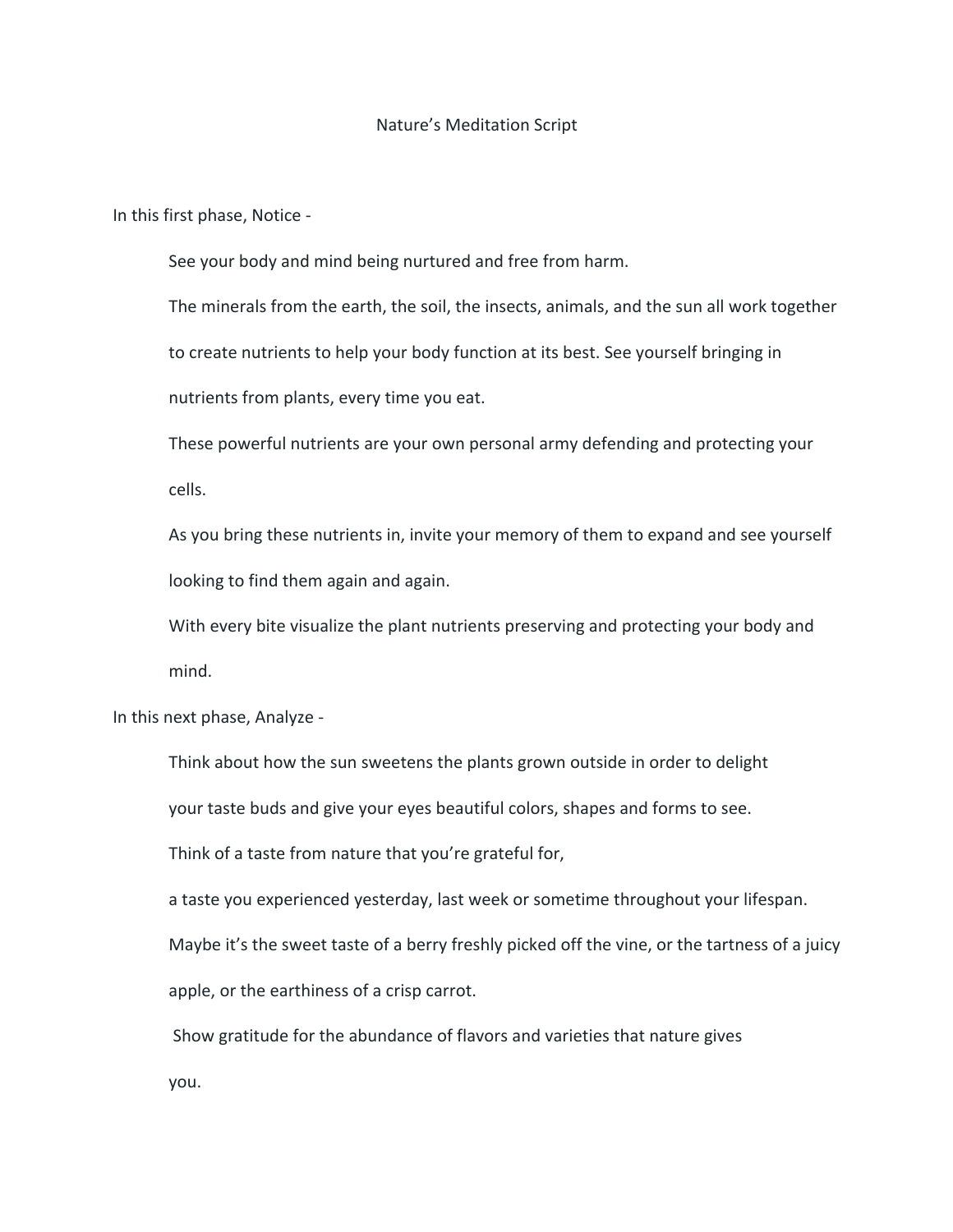Now, think of a person who has fed you either recently or in the past. Maybe this person bought you lunch or shared food or drink with you in some way.

Be grateful to that person for feeding you.

Analyze the abundance of food available to you, be thankful for what nature provides and to those that nurture you with food.

In this next phase, Train -

Remember the times you ate real food and how it brought nutrients into your body. These foods helped your heart pump—sending life blood to your entire system. As the blood flowed through your arteries it helped your brain run, your lungs breath, and your muscles and bones move to and from one activity to the next.

You have the ability to keep bringing in nature's foods, you know how to do it, and when you do, the nutrients in these foods bless you now and will bless you in the future.

Know that as you continue to eat real foods, your desire for them will increase. Over time you will develop a new palate for these foods and find yourself, consuming more and more of them willingly. They become what you look forward to and crave.

Now, in your mind, take notice of your future self.

See your body and brain as if they're performing at peak function.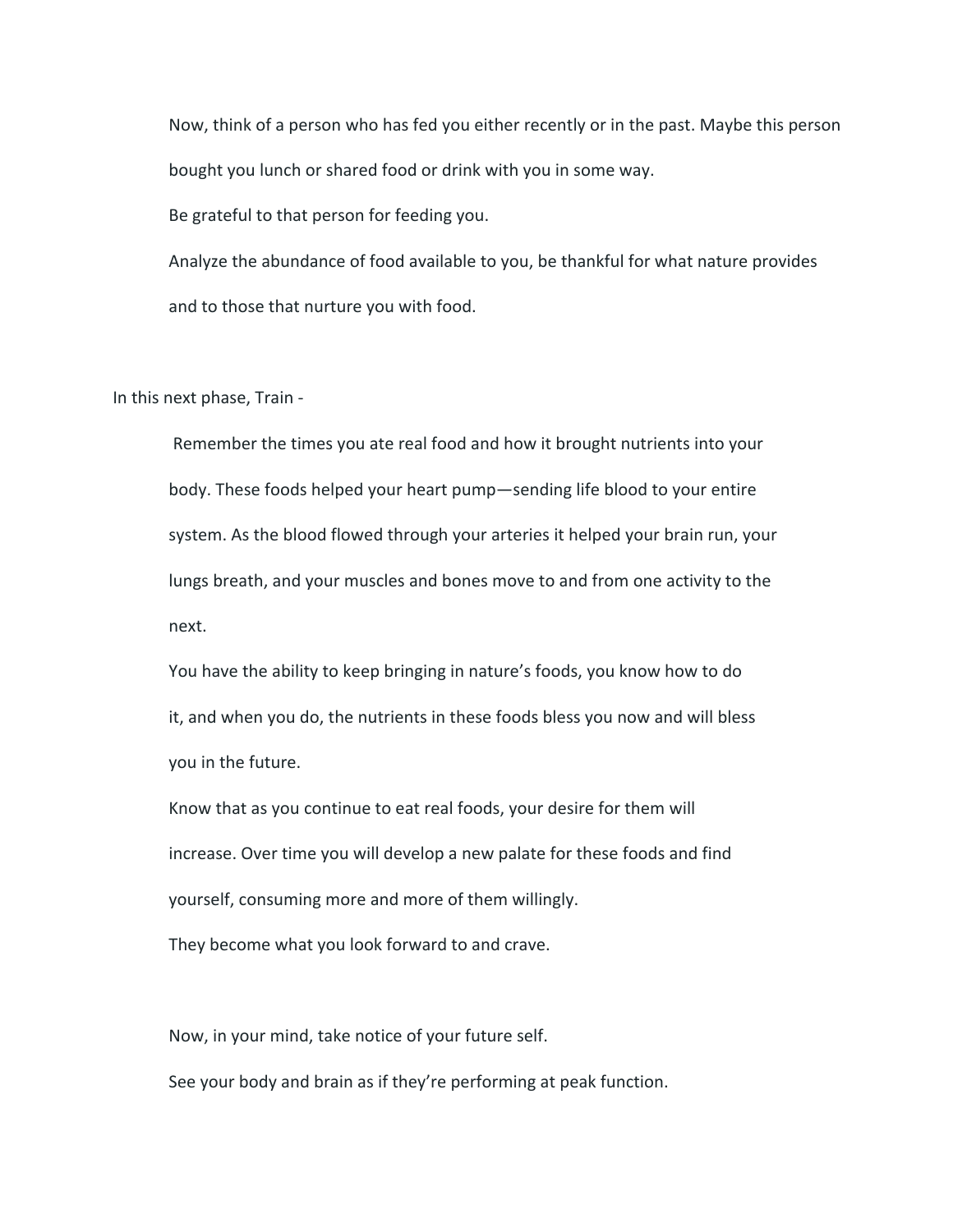Notice the shape of your body in its ideal form—healthy and energetic. See how your ideal body feels mentally, physically, spiritually and emotionally

- 3 months from now,

- 1 year from now,

- 3 years from now,

-10 years from now, then

-20 years from now.

See how unique you are and see yourself bringing in the right nutrients from nature's foods to run your system. The cells that make up your body are amazing and beyond your complete understanding.

In this next phase, Unite -

See yourself walking through a garden of fruits and vegetables on a sunny day. With each breath you take in, your lungs fill with the fresh oxygen the plants in the garden freely give you. With each exhale, the plants take in the carbon dioxide you breathe out, helping them to live.

You're connected to each plant in the garden and they're connected to you.

And, as you pick a piece of fruit off the vine and take a bite, its nutrients flow into you contributing to your body, mind and soul.

See yourself surrounded by a circular cloud full of health and happiness.

Like a pebble being tossed onto a still lake and the water ripples into larger circles, expand the circumference of your imaginary circle until it contains plants from nature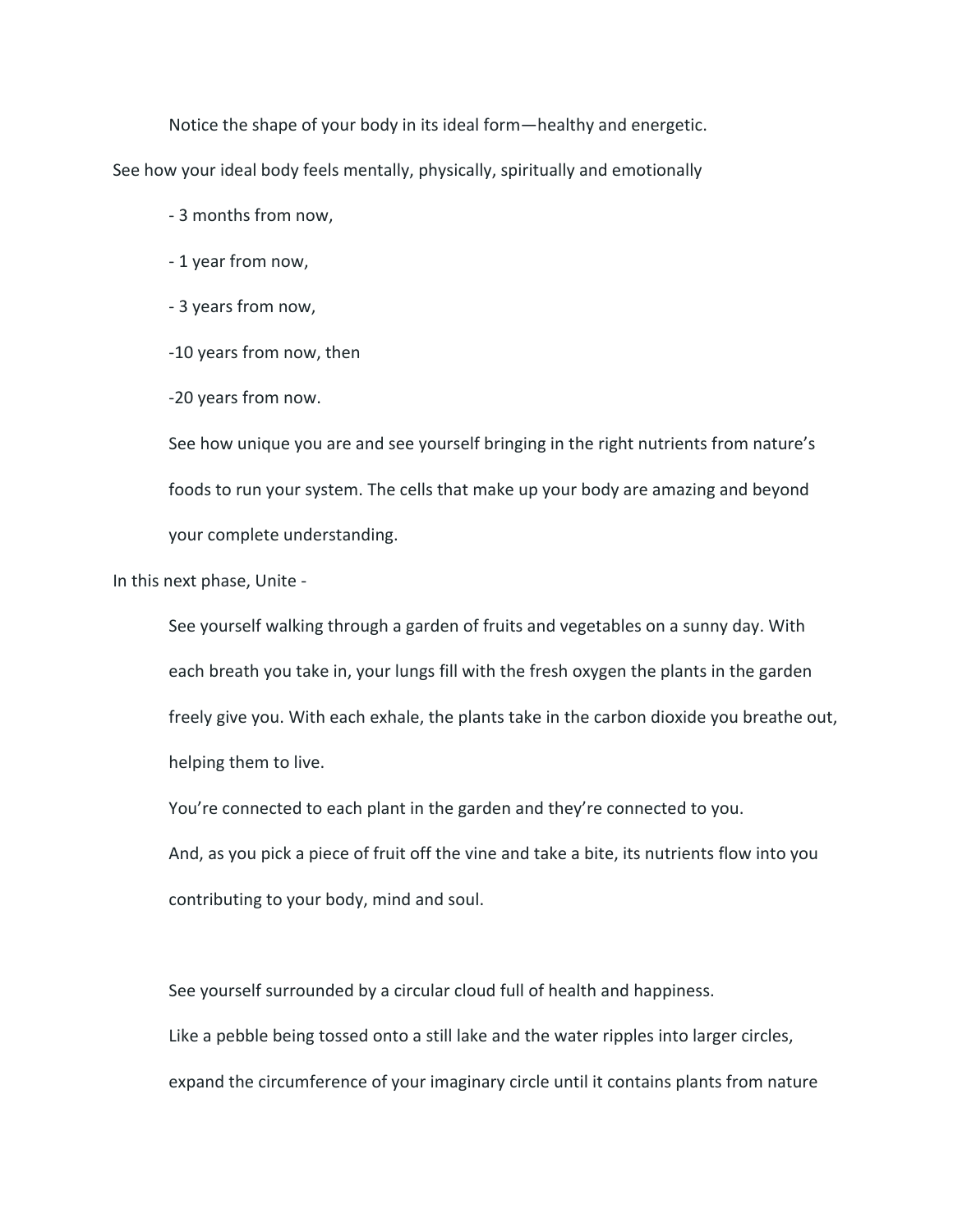near and far. Then keep enlarging your circle of health and happiness to include all that's alive 10 miles (16 km) away, then 100 miles (160 km) away, then 1,000 miles (1,600 km) away, then 10,000 miles (16,000 km) away until you get to the outermost circle - 24,901 miles (40,075 km) away, which incorporates every living thing on the earth.

Enjoy the feeling of being connected to all that's alive on the planet and enjoy the sensation of being healthy and happy with them all.

As you build nature's foods more into your lifestyle, see your desire for them increasing. In the next phase, Renew -

Remember that wanting to feed your body well, takes time and practice. Your former relationship with food, beverages and substances is now in the past. Listen to the message your body is giving you for the future. As you walk forward step by step, see yourself enjoying new positive actions.

Give yourself and others forgiveness. Let go of past offenses. See your body in your mind and say to yourself, "I forgive you." Allow the gift of forgiveness from your body to cleanse your mind.

In the final phase, Enjoy -

Nature's food knows how to protect and care for the complex body you have. It's all in the master design. Enjoy knowing that you are not alone with your struggles on your course of change.